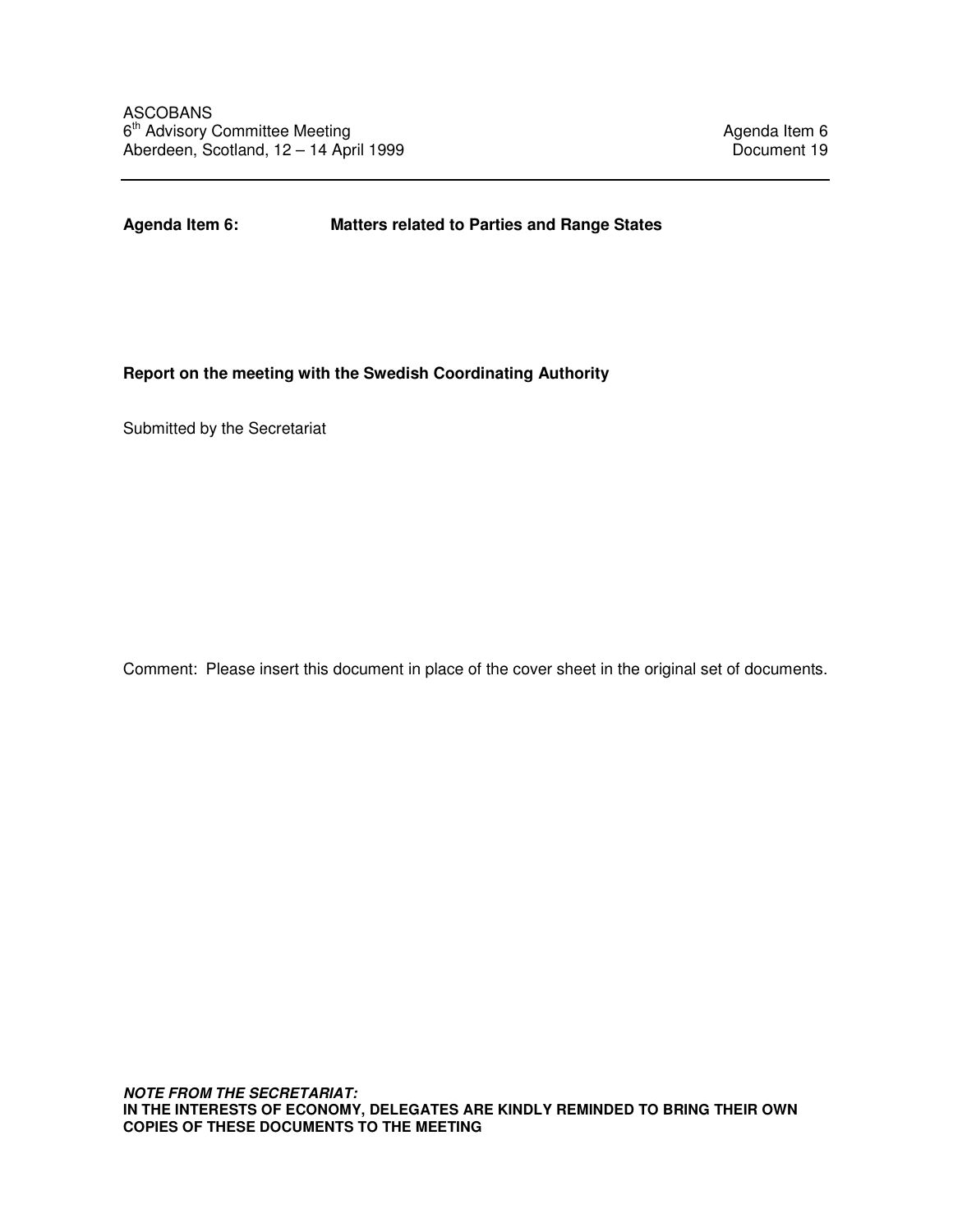## **Report on the meeting with Swedish representatives in Stockholm, 19 March 1999**

#### by Holger Auel, ASCOBANS Secretariat

At the invitation of the Swedish Co-ordinating Authority to ASCOBANS, Mr. Lars Thorell from the Swedish Environmental Protection Agency, a meeting between Swedish representatives and the ASCOBANS Secretary was held in Stockholm on 19 March 1999. The meeting was hosted by Peter Westman at the Ministry of Environment and consisted of two plenary sessions. The morning session was attended by representatives of governmental institutions, including Peter Westman (Ministry of Environment), Ingela Byfors (Ministry of Agriculture, Fishery Department), Lars Thorell (Environmental Protection Agency), Sune Eriksson (Environmental Protection Agency, International Secretariat), Bengt Kåmark (National Board of Fisheries, Göteborg) and the ASCOBANS Secretary. The agenda items for this session included ASCOBANS's present organisation, the co-operation between HELCOM and ASCOBANS, especially under the aspect that Sweden is the lead-country with respect to HELCOM Recommendation 17/2 regarding the protection of harbour porpoises in the Baltic, and the development of a workplan for the Baltic.

In the afternoon another session was held with the participation of Swedish scientists, e.g. Per Berggren (University of Stockholm) and Bo Fernholm (Swedish Museum of Natural History, Swedish IWC Commissioner). Representatives of Swedish NGOs, e.g. WWF, Swedish Society for Nature Conservation and Coalition Clean Baltic, were also invited to the afternoon meeting but did not attend. The agenda for the second session included the co-operation between IWC and ASCOBANS, the Advisory Committee's workplan for the Baltic, by-catch issues and monitoring projects.

#### **1) ASCOBANS present organisation**

I gave a brief overview on the development of the Secretariat since its relocation to Bonn, its current administrative organisation as part of the German Federal Agency for Nature Conservation, and the cooperation with the co-located Secretariats of CMS and EUROBATS. After a short description of the general structure of ASCOBANS (Meeting of Parties, Advisory Committee and Secretariat) we discussed the possible accession of additional Parties and the co-operation with the European Commission. Details on these issues can be found in the documents 20, 21 and 22 prepared for the  $6<sup>th</sup>$  Advisory Committee Meeting.

#### **2) Co-operation between HELCOM and ASCOBANS**

As the lead-country for HELCOM Recommendation 17/2 regarding the protection of harbour porpoises in the Baltic, Sweden is very interested in a more intense and efficient co-operation between HELCOM and ASCOBANS. In the last year some problems have occurred, particularly with regard to the reporting procedures for HELCOM Recommendation 17/2:

- Although both organisations decided that comprehensive implementation reports should be prepared by the respective parties every third year (HELCOM Recommendation 17/2, executive clause d), the actual reporting year of HELCOM (1998, 2001, 2004, ...) differs from that of ASCOBANS (1997, 2000, 2003,...).
- Different reporting formats were proposed for both organisations. To resolve this discrepancy EC NATURE 7/97 decided to use an overview by ASCOBANS to harmonise the reporting format.
- In spite of efforts made by the ASCOBANS Secretariat, national implementation reports according to HELCOM Recommendation 17/2 have so far only been submitted by Lithuania and Poland (see also Report of EC NATURE 8/98, 17/1, Paragraph 6.17).

Therefore, Lars Thorell proposed streamlining and harmonising the reporting procedures for both organisations in order to increase efficiency and to avoid unnecessary duplication of work. If the Contracting Parties to HELCOM provided implementation reports compatible with the ASCOBANS format, their national reports could be included in the regular Compilation of National Reports prepared by the ASCOBANS Secretariat. This procedure would have several advantages:

- The workload for countries that are party both to HELCOM and ASCOBANS would decrease. The same national implementation report could be submitted to both organisations.
- The HELCOM Secretariat and Sweden as lead-country would no longer have to prepare compilations of the HELCOM reports, since this would be done by the ASCOBANS Secretariat.